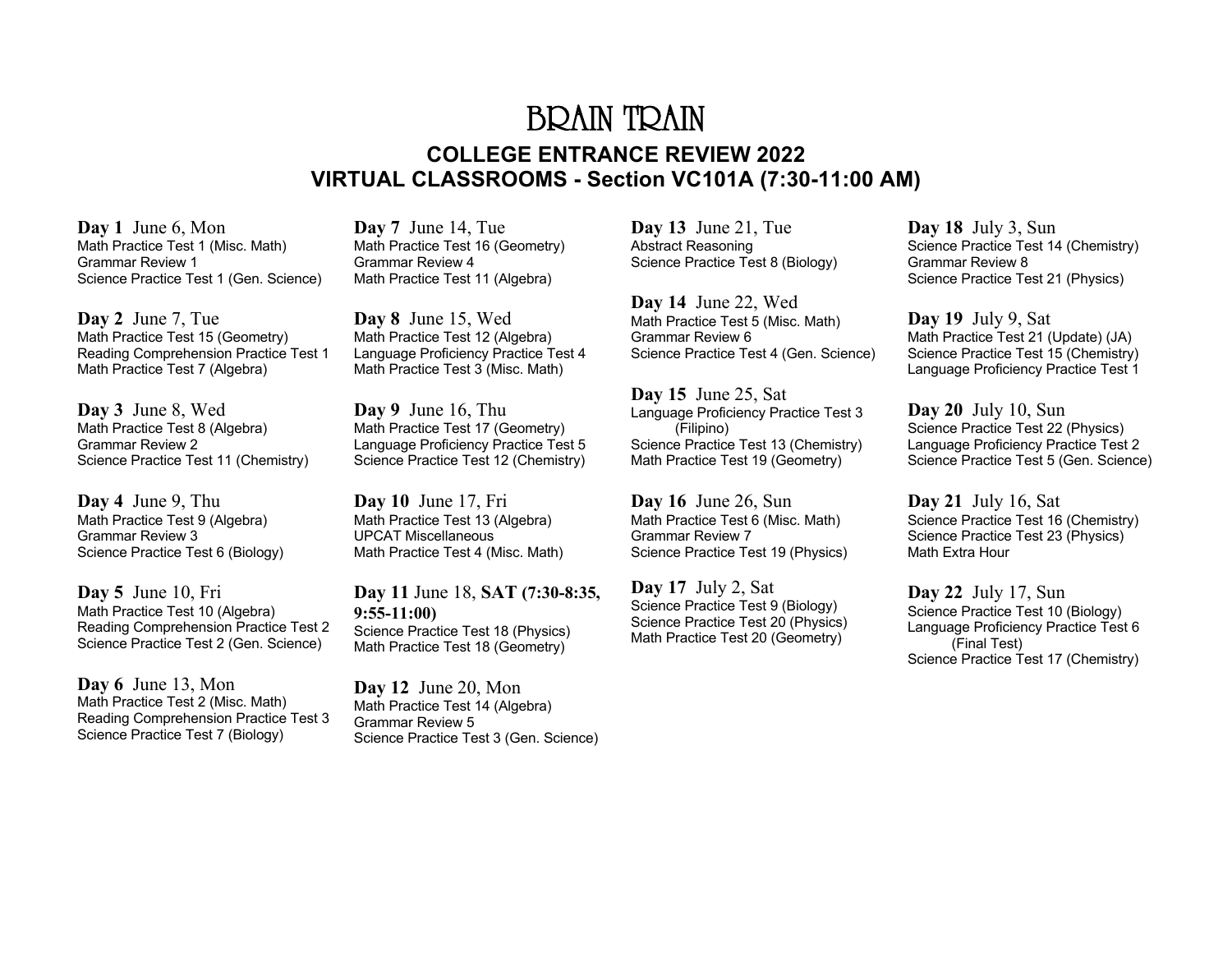## BRAIN TRAIN **COLLEGE ENTRANCE REVIEW 2022 VIRTUAL CLASSROOMS - Section VC101B (7:30-11:00 AM)**

**Day 1** June 6, Mon Science Practice Test 1 (Gen. Science) Math Practice Test 1 (Misc. Math) Grammar Review 1

**Day 2** June 7, Tue Math Practice Test 7 (Algebra) Math Practice Test 15 (Geometry) Reading Comprehension Practice Test 1

**Day 3** June 8, Wed Science Practice Test 11 (Chemistry) Math Practice Test 8 (Algebra) Grammar Review 2

**Day 4** June 9, Thu Science Practice Test 6 (Biology) Math Practice Test 9 (Algebra) Grammar Review 3

**Day 5** June 10, Fri Science Practice Test 2 (Gen. Science) Math Practice Test 10 (Algebra) Reading Comprehension Practice Test 2

**Day 6** June 13, Mon Science Practice Test 7 (Biology) Math Practice Test 2 (Misc. Math) Reading Comprehension Practice Test 3 **Day 7** June 14, Tue Math Practice Test 11 (Algebra) Math Practice Test 16 (Geometry) Grammar Review 4

**Day 8** June 15, Wed Math Practice Test 3 (Misc. Math) Math Practice Test 12 (Algebra) Language Proficiency Practice Test 4

**Day 9** June 16, Thu Science Practice Test 12 (Chemistry) Math Practice Test 17 (Geometry) Language Proficiency Practice Test 5

**Day 10** June 17, Fri Math Practice Test 4 (Misc. Math) Math Practice Test 13 (Algebra) UPCAT Miscellaneous

**Day 11** June 18, **SAT (7:30-9:45)** Math Practice Test 18 (Geometry) Science Practice Test 18 (Physics)

**Day 12** June 20, Mon Science Practice Test 3 (Gen. Science) Math Practice Test 14 (Algebra) Grammar Review 5

**Day 13** June 21, Tue **(7:30-8:35, 9:55-11:00)** Science Practice Test 8 (Biology) Abstract Reasoning

**Day 14** June 22, Wed Science Practice Test 4 (Gen. Science) Math Practice Test 5 (Misc. Math) Grammar Review 6

**Day 15** June 25, Sat Science Practice Test 19 (Physics) Language Proficiency Practice Test 3 (Filipino) Science Practice Test 13 (Chemistry)

**Day 16** June 26, Sun Science Practice Test 14 (Chemistry) Math Practice Test 19 (Geometry) Grammar Review 7

**Day 17** July 2, Sat Math Practice Test 6 (Misc. Math) Science Practice Test 9 (Biology) Science Practice Test 20 (Physics) **Day 18** July 3, Sun Science Practice Test 21 (Physics) Science Practice Test 15 (Chemistry) Grammar Review 8

**Day 19** July 9, Sat Language Proficiency Practice Test 1 Math Practice Test 20 (Geometry) Science Practice Test 16 (Chemistry)

**Day 20** July 10, Sun Math Practice Test 21 (Update) Science Practice Test 22 (Physics) Language Proficiency Practice Test 2

**Day 21** July 16, Sat Science Practice Test 5 (Gen. Science) Science Practice Test 17 (Chemistry) Science Practice Test 23 (Physics)

**Day 22** July 17, Sun Math Extra Hour Science Practice Test 10 (Biology) Language Proficiency Practice Test 6 (Final Test)